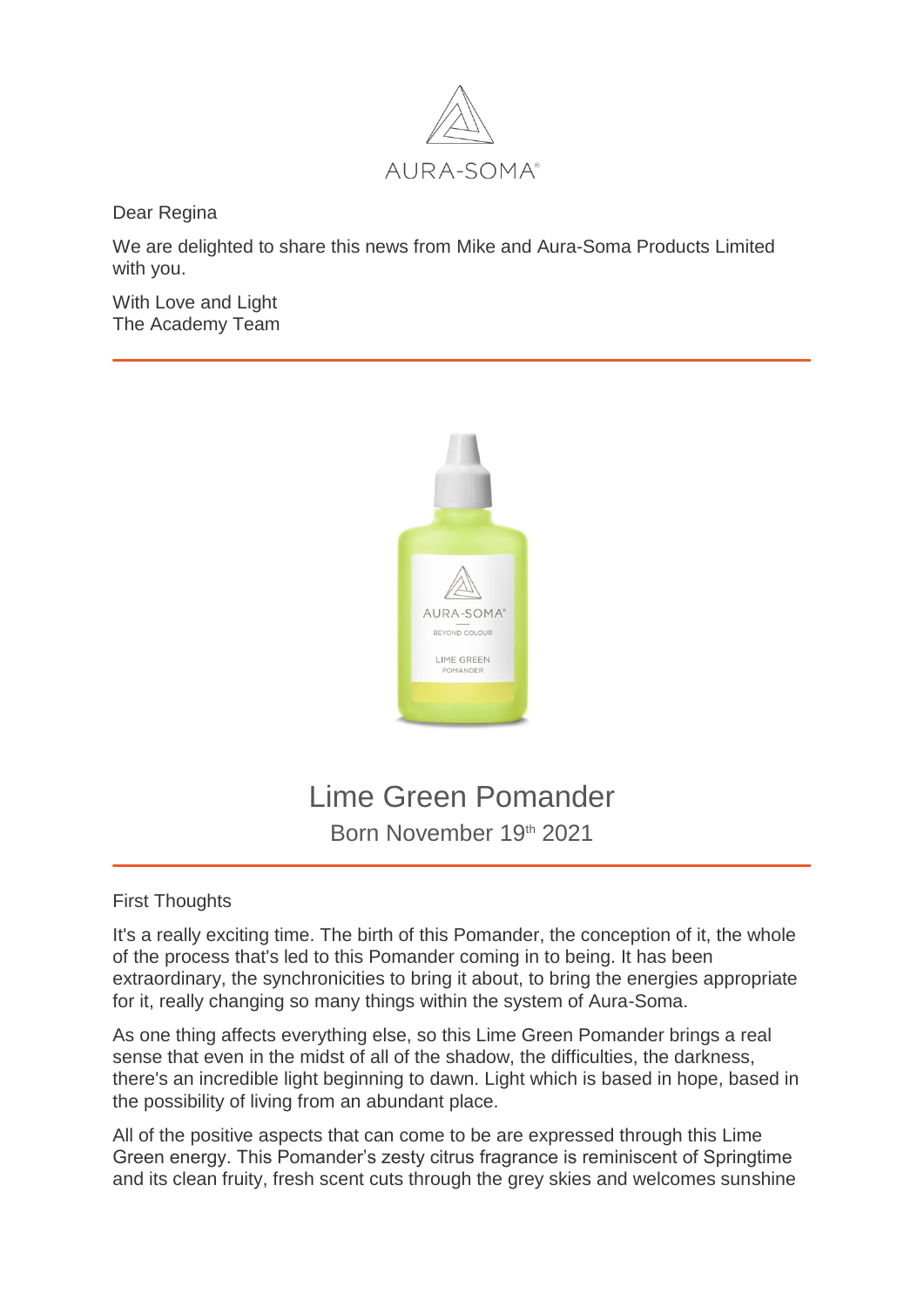into our lives. It's restorative to the subtle fields, bringing a sense of renewed energy and purpose into the electromagnetic field of the physicality.

I would say that out of all the Pomanders it's most closely associated with the Holy Grail, even more so now than possibly the Olive Pomander, previously most associated with the Holy Grail and the Solar Logos. To be able to really let go, to let go into whatever it is that the moment holds for us, to let go into the present and to really feel for that present, while it is that we place this Pomander into the electromagnetic field that surrounds us.

Sharing the sequence with the Lime Green Pomander brings a sense of ease, a sense of space, a sense of renewed joy to our being, a new zest for presence. I think these qualities are absolutely essential at this point in time.

We might be reminded with the arrival of the Lime Green Pomander of the importance of tuning into Nature's rhythms. An optimal time to sow and plant, today's full moon in Taurus brings emphasis to our connection to the Earth.

A near full lunar eclipse during this 'Beaver Moon' we are encouraged to acknowledge the shadow while nurturing the light seeds within. In the context of the last Equilibrium where Ceres brought healing to the timeline, Persephone bliss and freedom from the past, and, most recently, Pluton supported us in actualising our new direction – this Lime Green Pomander talks of fresh beginnings and the possibility to cultivate the light within.

I'm looking forward to seeing and hearing the feedback from the Aura-Soma community about their initial experiences with the Lime Green Pomander because it's one that seems able to target the support that's necessary on an individual basis, and for us to be able to receive what it is that's really needed for our personal empowerment.

With Love and Light

Miho.



[The Academy](https://lnk.ie/5HGLR/e=info@dolfosan.de/https:/aurasoma.co/2Wa8c4g) Dev Aura, Little London, Tetford, Lincolnshire, LN9 6QL, United Kingdom **t:** +44 (0)1507 533 218 **f:** +44 (0)1507 534 025 **e:** [info@aura-soma-](mailto:info@aura-soma-academy.net)